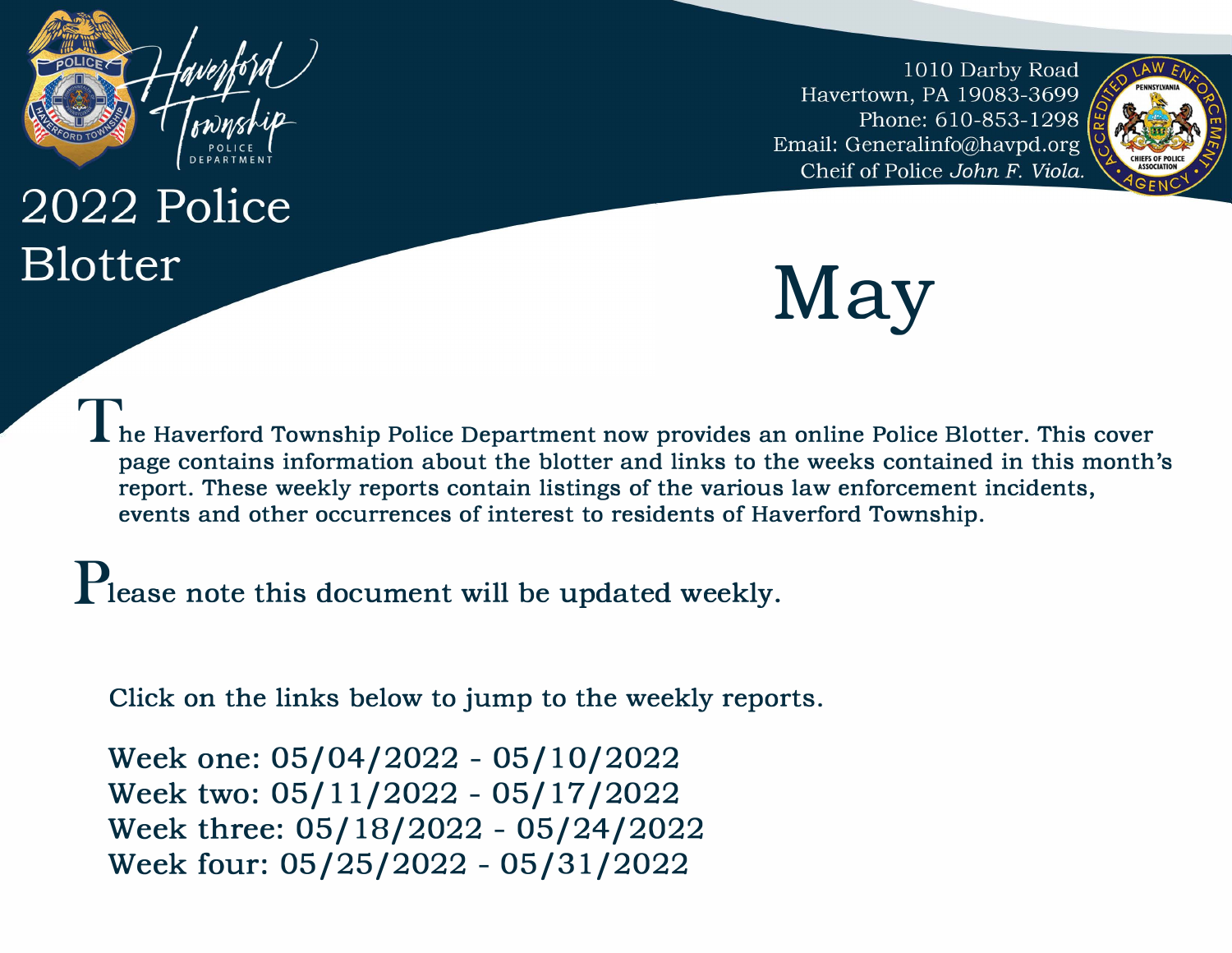<span id="page-1-0"></span>DATE: 5/4/2022 – 5/10/2022

TO: HAVERFORD TOWNSHIP COMMISSIONERS

FROM: JOHN F. VIOLA, CHIEF OF POLICE

# **Citation**

Moving: 32 Warnings: 62 Non-Traffic: 2 Parking: 77

#### **ARRESTS:**

**44-year-old male**, 100 block of Blackberry Circle, Marydel DE **CHGS**: Retail theft **LOC**: Kohl's (200 block of West Chester Pike) **Date**: 5/7 @ 1547 hours

**33-year-old male**, 300 block of Nottingham Avenue, Oxford **CHGS**: Retail theft **LOC**: Acme (1300 block of West Chester Pike) **Date**: 5/8 @ 1221 hours

**29-year-old male**, 1700 block of Jackson Street, Philadelphia **CHGS**: Warrant **LOC**: Karakung Drive and Lakeside Avenue **Date**: 5/9 @ 1420 hours

**44-year-old male**, 1400 block of S. 55th Street, Philadelphia **CHGS**: Retail Theft **LOC**: Kohl's (200 block of West Chester Pike) **Date**: 5/10 @ 1746 hours

**12-year-old** male was petitioned to juvenile court **CHGS**: Simple assault and harassment **LOC**: YMCA (800 block of N. Eagle Road) **Date**: 5/7 @ 1530 hours (incident occurred on 3/8/22)

**16-year-old male** was petitioned to juvenile court **CHGS**: Simple assault, disorderly conduct, possession of a weapon and recklessly endangering another person **LOC**: Haverford High School (200 block of Mill Road) **Date**: 5/9 @ 1342 hours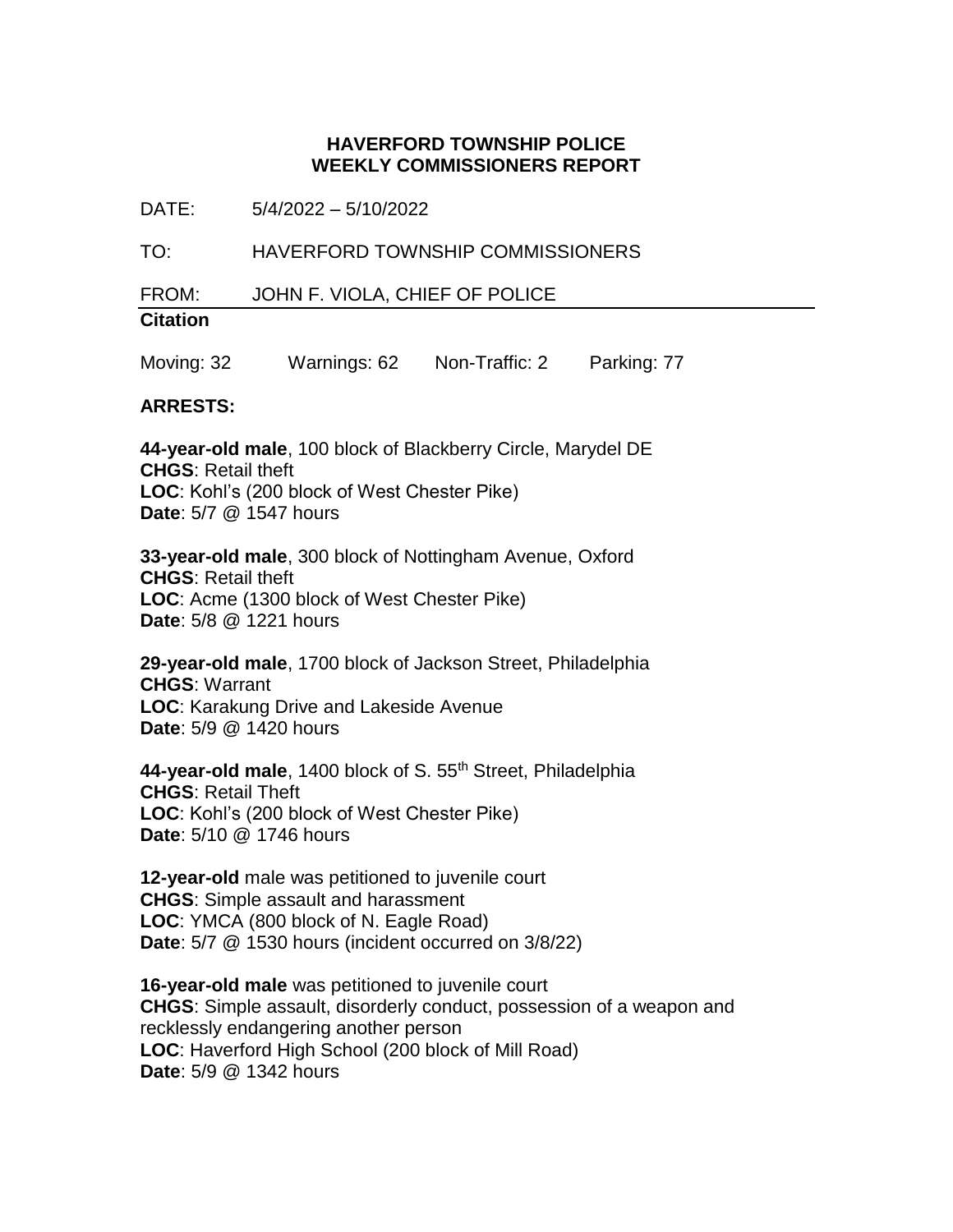#### **INCIDENTS:**

**Theft** at Haverford College (300 block of Lancaster Avenue) on 5/4 @ 1425 hours – Catalytic converter was stolen from a vehicle.

**Theft** at Public Storage (200 block of West Chester Pike) on 5/4 @ 1611 hours – The lock was cut on a storage unit and antique bottles were stolen.

**Fraud** at Dental Health Association (2100 block of W. Darby Road) on 5/4 @ 1434 hours – The office manager reported that a former employee cashed five business checks in her name.

**Fraud** at the 400 block of Sagamore Road on 5/4 @ 1728 hours – Victim reported that someone altered and cashed a check after it was mailed.

**Fraud** at the unit block of Upland Road on 5/4 @ 0907 hours - Victim reported that someone altered and cashed a check after it was mailed.

**Identity Theft** at the 1700 block of Josie Lane on 5/4 @ 1041 hours – An unknown person opened a checking account using the victim's identity.

**Identity Theft** at the 200 block of Valley Ridge Road on 5/4 @ 1550 hours – Victim reported that someone has been using her identity to open lines of credit at multiple banks.

**Theft** at Giant (100 block of W. Township Line Road) on 5/5 @ 1648 hours – Victim reported that her cell phone was stolen from her purse while she was shopping.

**Fraud** at the 1100 block of West Chester Pike on 5/5 @ 1050 hours – An unauthorized purchase was made with the victim's credit card.

**Fraud** at the 100 block of Warrior Road on 5/5 @ 1326 hours - Victim reported that someone altered and cashed a check after it was mailed.

**Robbery** at Wawa (unit block of E. Eagle Road) on 5/6 @ 0210 hours – An unknown male implied he had a gun and demanded the money in the registers and cartons of cigarettes.

**Theft** at the 300 block of West Chester Pike on 5/6 @ 1145 hours – Three magnetic decals were stolen from a vehicle.

**Fraud** at the 2000 block of E. County Line Road on 5/6 @ 0950 hours - Victim reported that someone altered and cashed a check after it was mailed.

**Fraud** at the 2000 block of County Line Road on 5/7 @ 1459 hours - Victim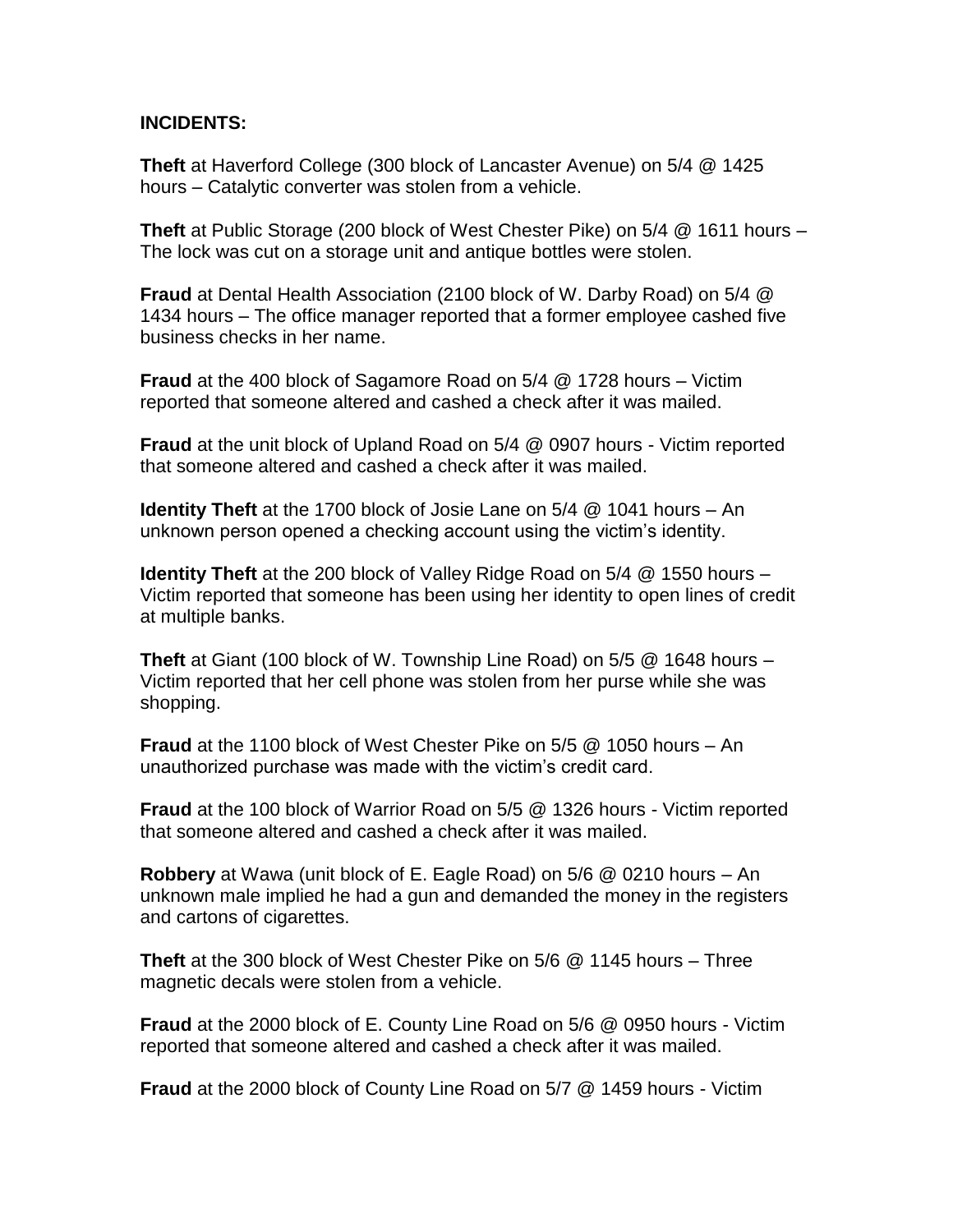reported that someone altered and cashed a check after it was mailed.

**Vandalism** at the 200 block of Pine Ridge Road on 5/7 @ 0937 hours – Front door was kicked by a group of juveniles causing damage.

**Criminal Mischief** at the 1600 block of Colony Lane on 5/8 @ 1040 hours – Vehicle's side view mirror was broken off.

**Criminal Mischief** at the 200 block of Edgehill Drive on 5/8 @ 1040 hours - Vehicle's side view mirror was broken off.

**Criminal Mischief** at the 1000 block of Allston Road on 5/8 @ 1456 hours – Vehicle's side view mirror was broken.

**Bicycle Theft** at Dunkin Donuts (900 block of West Chester Pike) on 5/9 @ 1512 hours.

**Bicycle Theft** at the 2900 block of Haverford Road on 5/9 @ 1633 hours.

**Bicycle Theft** at the 2400 block of Darby Road on 5/9 @ 2007 hours.

**Identity Theft** at the 300 block of Farwood Road on 5/9 @ 0922 hours – Victim reported that someone opened a credit card account using his identity.

**Fraud** at the 900 block of Railroad Avenue on 5/10 @ 1456 hours – Over \$7,000 of unauthorized purchases were made with the victim's Amazon account.

**Fraud** at the 2300 block of Belmont Avenue on 5/10 @ 1856 hours – Victim reported that someone made an unauthorized withdraw from his savings account.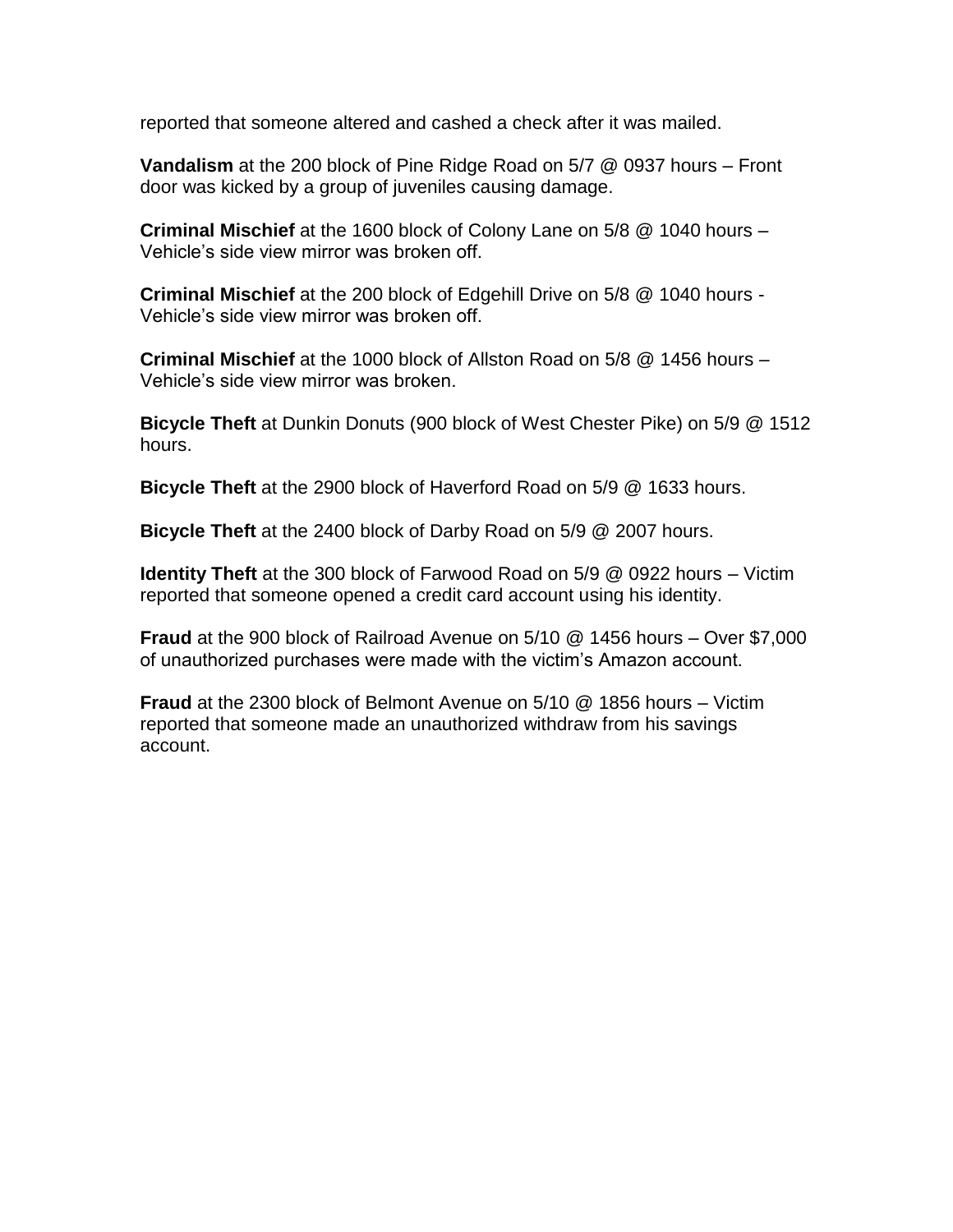<span id="page-4-0"></span>DATE: 5/11/2022 – 5/17/2022

TO: HAVERFORD TOWNSHIP COMMISSIONERS

FROM: JOHN F. VIOLA, CHIEF OF POLICE

## **Citation**

Moving: 39 Warnings: 38 Non-Traffic: 8 Parking: 52

## **ARRESTS:**

**33-year-old male**, 1600 block of Darby Road, Havertown **CHGS**: DUI, fleeing from police, disorderly conduct, reckless driving, failure to stop at red signal and driving at safe speed **LOC**: 1000 block of Darby Road **Date**: 5/11 @ 1910 hours

**27-year-old female**, 1700 block of Vista Street, Philadelphia **CHGS**: Access device issued to another and possess access device knowing counterfeit **LOC**: 1600 block of Winton Avenue **Date**: 5/12 @ 1929 hours (incident occurred on 10/21/21)

**30-year-old male**, 1000 block of S. 3rd Street, Camden NJ **CHGS**: Warrant **LOC**: Lowe's (100 block of W. Township Line Road) **Date**: 5/12 @ 1252 hours

**36-year-old male**, 1000 block of Bon Air Road, Havertown **CHGS**: Possession of a controlled substance and drug paraphernalia **LOC**: Wawa (unit block of E. Eagle Road) **Date**: 5/13 @ 2220 hours

**28-year-old male**, 4900 block of Carlisle Street, Philadelphia **CHGS**: DUI, possession of a controlled substance and drug paraphernalia with the intent to deliver **LOC**: Greenview Lane and Vincent Road **Date**: 5/15 @ 0458 hours

**50-year-old male**, 100 block of New Road, North Field NJ **CHGS**: Warrant **LOC**: 1200 block of Annabella Avenue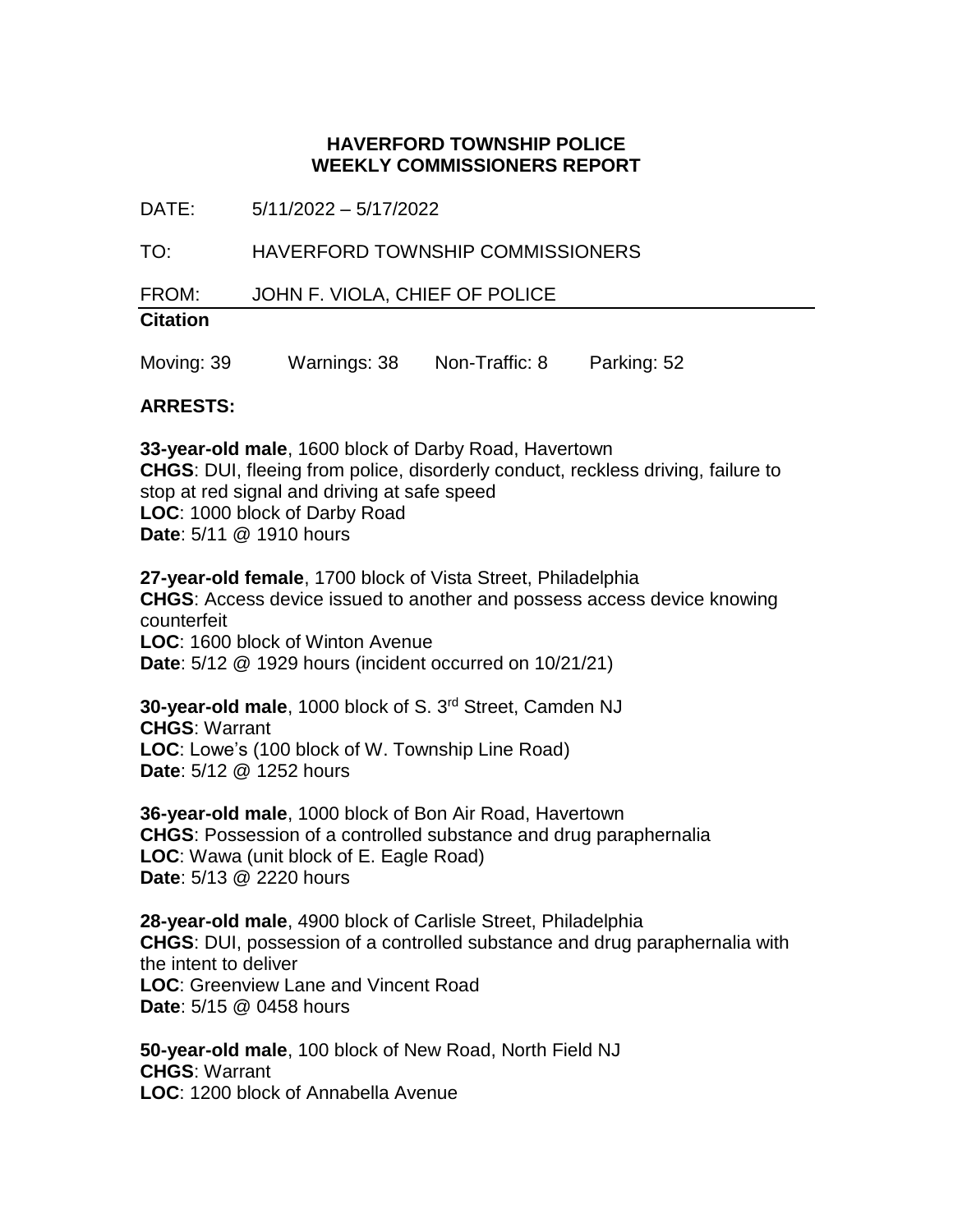**Date**: 5/15 @ 1209 hours

**41-year-old female**, 5400 block of Locust Street, Philadelphia **CHGS**: Retail theft **LOC**: Giant (100 block of W. Township Line Road) **Date**: 5/16 @ 0916 hours

**30-year-old male**, 3200 block of Front Street, Philadelphia **CHGS**: Retail theft and possession of drug paraphernalia **LOC**: Giant (100 block of W. Township Line Road) **Date**: 5/16 @ 1044 hours

#### **INCIDENTS:**

**Theft** at the unit block of Marple Road on 5/11 @ 1006 hours – Registration tag was stolen from a vehicle.

**Fraud** at the 500 block of Mill Road on 5/11 @ 1642 hours – A check was altered and cashed after it was mailed.

**Public Drunkenness** at the 300 block of E. Eagle Road on 5/11 @ 1951 hours – 59-year-old male, 800 block of Hometead Avenue was cited for public drunkenness.

**Theft** at Haverford Septa Station (Haverford Road and Millbrook Lane) on 5/12 @ 1813 hours – Catalytic converter was stolen from a vehicle.

**Motor Vehicle Theft** at the 1900 block of Chestnut Circle on 5/12 @ 0555 hours.

**Burglary** at the 400 block of E. Eagle Road on 5/14 @ 2142 hours – An unknown actor gained access through a rear window. An i-pad, gaming systems and designer purse was stolen.

**Attempted Burglary** at the unit block of Princeton Road on 5/14 @ 2150 hours – An unknown male attempted to force entry into a rear door. The subject fled when confronted by the home owner.

**Public Drunkenness** at Beer Guys (1300 block of West Chester Pike) on 5/14 @ 1900 hours – 21-year-old male, 400 block of Glendale Road was cited for public drunkenness and disorderly conduct.

**Disorderly Conduct** at The Yard Pub (300 block of West Chester Pike) on 5/15 @ 0035 hours – 36-year-old male, unit block of Ash Drive, Neptune NJ was cited for public drunkenness and disorderly conduct.

**Identity Theft** at the 600 block of Paddock Road on 5/16 @ 1001 hours – Victim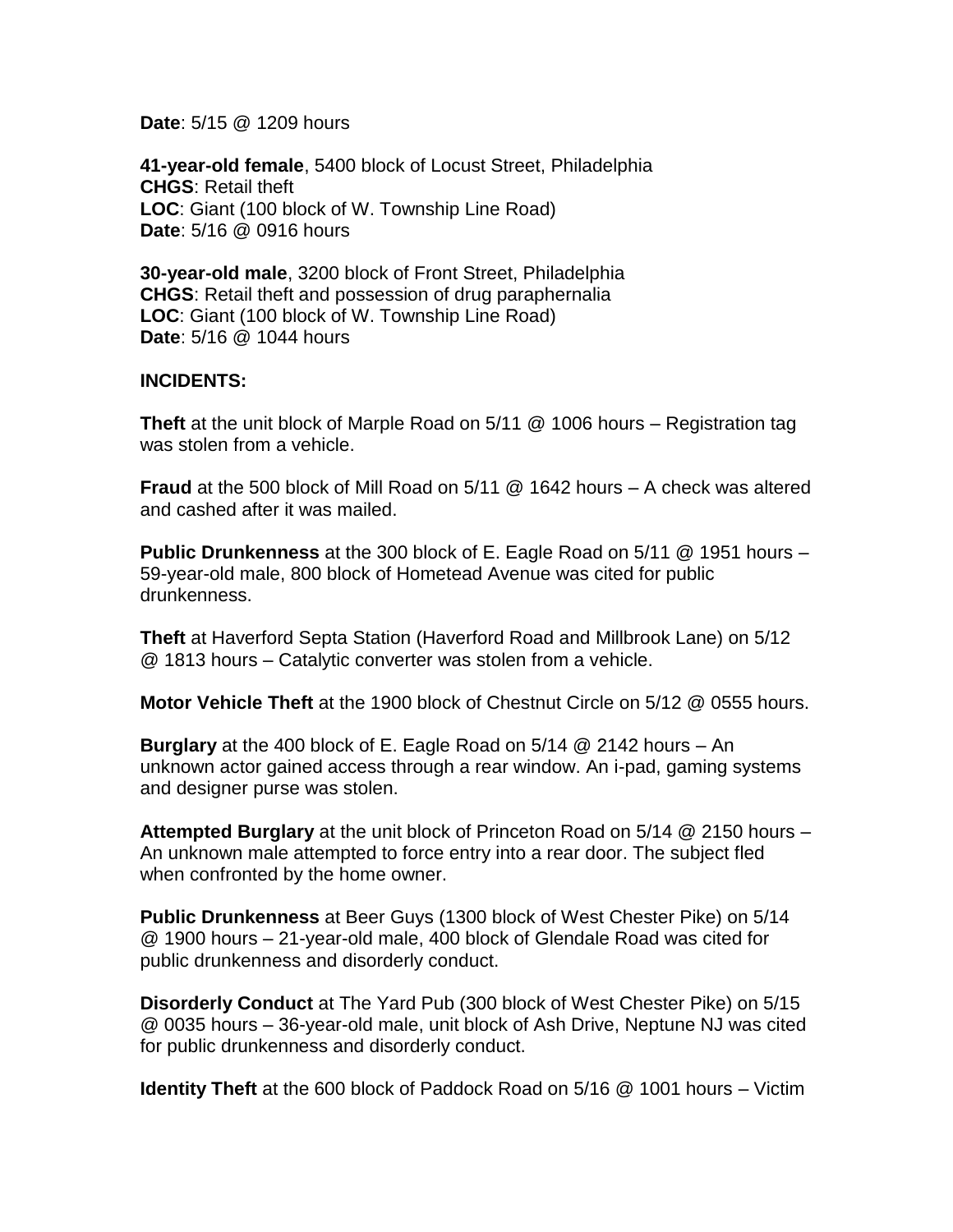reported that someone opened multiple credit card accounts using her identity.

**Public Drunkenness** at the 1600 block of E. Darby Road on 5/16 @ 2018 hours – 33-year-old male, 1600 block of Darby Road was cited for disorderly conduct and public drunkenness.

**Identity Theft** at the 1000 block of Allston Road on 5/17 @ 0905 hours – Victim reported that someone opened a credit card account using her identity.

**Fraud** at the 500 block of Wales Road on 5/17 @ 1324 hours – A check was altered and cashed after it was mailed.

**Identity Theft** at the 900 block of Naylors Run Road on 5/17 @ 1258 hours – Someone used the victim's identity to file for unemployment benefits.

**Fraud** at the 800 block of Powder Mill Lane on 5/17 @ 1304 hours – A check was altered and cashed after it was mailed.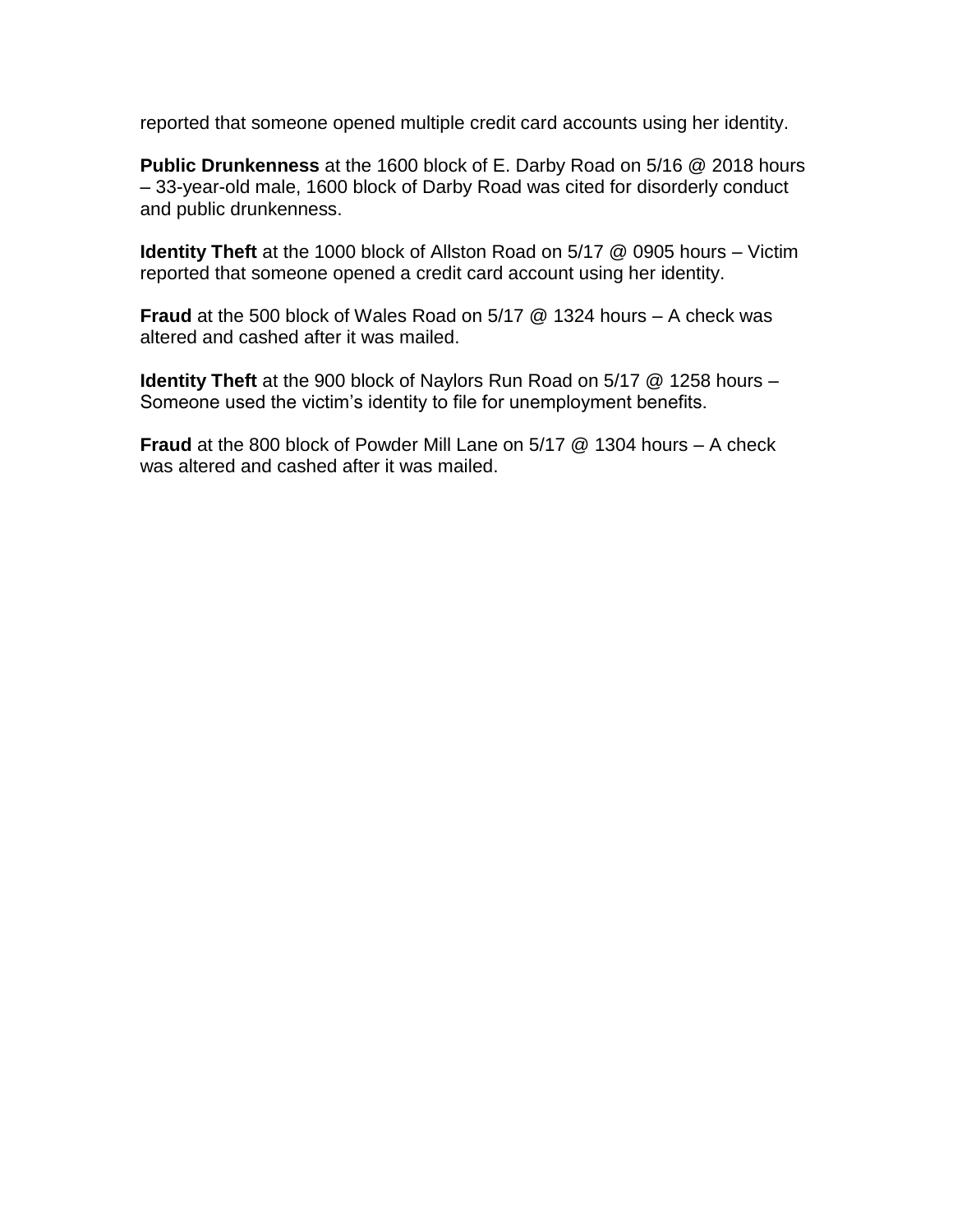<span id="page-7-0"></span>DATE: 5/18/2022 – 5/24/2022

TO: HAVERFORD TOWNSHIP COMMISSIONERS

FROM: JOHN F. VIOLA, CHIEF OF POLICE

## **Citation**

Moving: 32 Warnings: 30 Non-Traffic: 6 Parking: 105

#### **ARRESTS:**

**46-year-old female**, 5500 block of Lineric Circle, Wilmington DE **CHGS**: Theft by unlawful taking, receiving stolen property and knowledge that property is proceed of illegal act **LOC**: 600 block of Contry Club Lane **Date**: 5/16 @ 1044 hours (incident occurred on 2/21)

**32-year-old male**, 2100 block of Master Street, Philadelphia **CHGS**: Retail theft, receiving stolen property and possession of drug paraphernalia **LOC**: Kohl's (200 block of West Chester Pike) **Date**: 5/18 @ 1426 hours

**48-year-old female**, 100 block of Carlton Way, Marlton NJ **CHGS**: Endangering the welfare of children, possessing an instrument of crime, terroristic threats, simple assault and recklessly endangering another person **LOC**: 100 block of Allgates Drive **Date**: 5/20 @ 1641 hours

**35-year-old male**, 300 block of Broad Street, Philadelphia **CHGS**: Retail theft and possession of drug paraphernalia **LOC**: Acme (1300 block of West Chester Pike) **Date**: 5/21 @ 1854 hours

**54-year-old male**, unit block of Kenmore Road, Havertown **CHGS**: Simple assault **LOC**: Wawa (1000 block of Darby Road) **Date**: 5/21 @ 1943 hours

**44-year-old male**, 500 block of Vernon Road, Springfield **CHGS**: Possession of drug paraphernalia **LOC**: Giant (100 block of W. Township Line Road)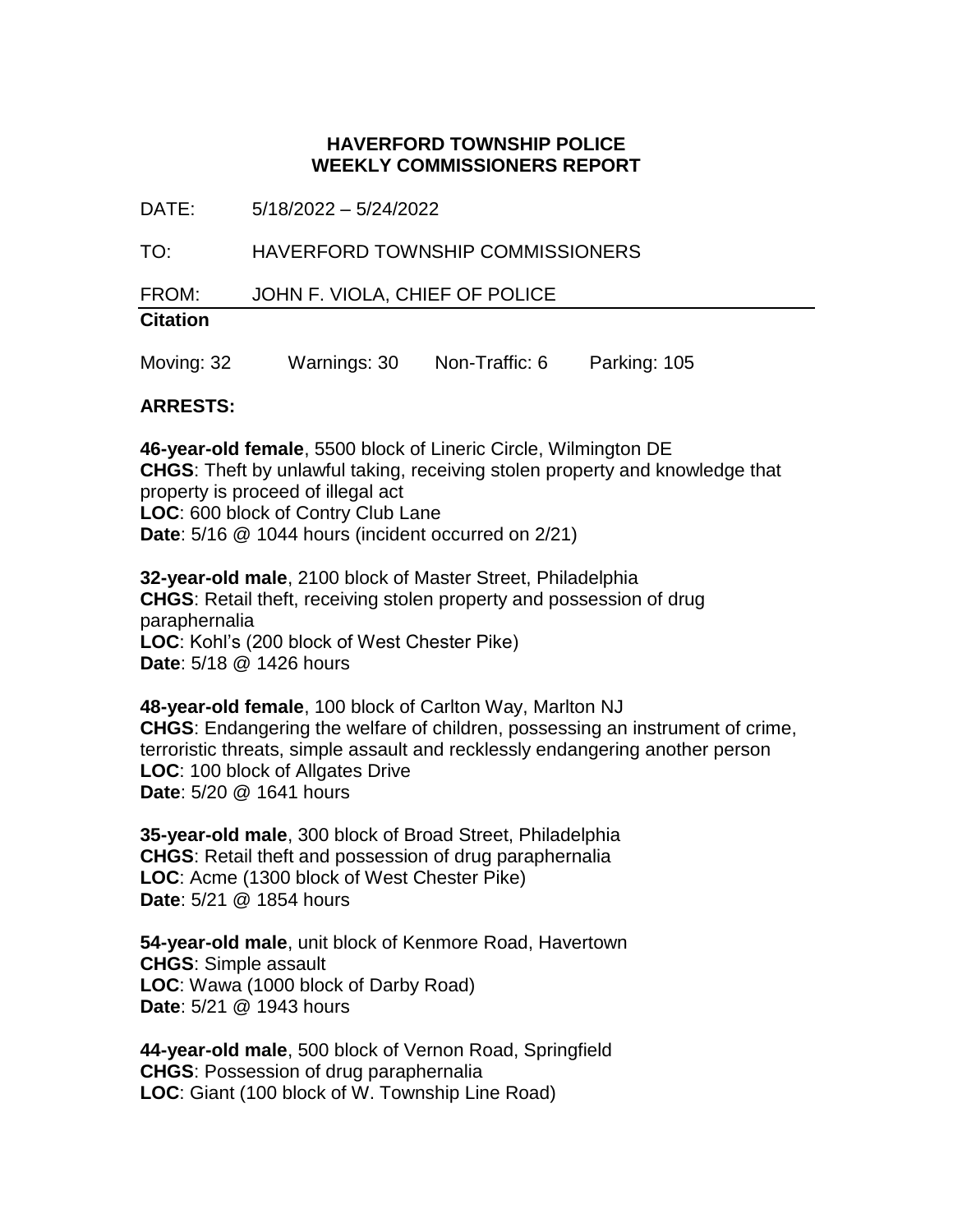**Date**: 5/24 @ 1138 hours

**24-year-old male**, 100 block of E. Madison Avenue, Clifton Heights **CHGS**: DUI, careless driving and traffic control signals steady red light **LOC**: Darby and Manoa Roads **Date**: 5/24 @ 0851 hours

#### **INCIDENTS:**

**Retail Theft** at Kohl's (200 block of West Chester Pike) on 5/18 @ 1740 hours – An unknown male stole \$333.48 worth of clothing and fled the store.

**Fraud** at the unit block of E. Benedict Avenue on 5/18 @ 1112 hours – Victim reported that her American Airlines account was compromised and \$1,770.00 worth of miles were removed.

**Identity Theft** at the 700 block of Wynnewood Road on 5/18 @ 1505 hours – Victim reported that someone used her identity to open an AT&T account.

**Criminal Mischief** at the 800 block of West Chester Pike on 5/18 @ 1524 hours – Vehicle rear window was broken.

**Criminal Mischief** at the 200 block of Sagamore Road on 5/18 @ 2302 hours – The side of two vehicles were spray painted.

**Fraud** at the 100 block of Colfax Road on 5/19 @ 1632 hours – Victim reported that a check was altered and the suspect attempted to open a checking account using the fraudulent check.

**Public Drunkenness** at The Quarry Center (100 block of W. Township Line Road) on 5/19 @ 0032 hours – 28-year-old male, 1700 block of Green Valley Road was cited for public drunkenness.

**Theft** at the YMCA (800 block of N. Eagle Road) on 5/20 @ 1015 hours – Victim reported that someone broke into her locker and stole a bag and purse containing an i-phone, keys, approximately \$160.00 and numerous credit cards.

**Fraud** at the 400 block of Olympic Avenue on 5/20 @ 1020 hours – Victim reported that a check was altered and cashed after it was mailed.

**Identity Theft** at the 200 block of Walnut Place on 5/20 @ 1300 hours – Victim reported that someone used her identity to file for a tax return.

**Fraud** at the 600 block of Malvern Road on 5/20 @ 1110 hours – Victim reported that a check was altered and cashed after it was mailed.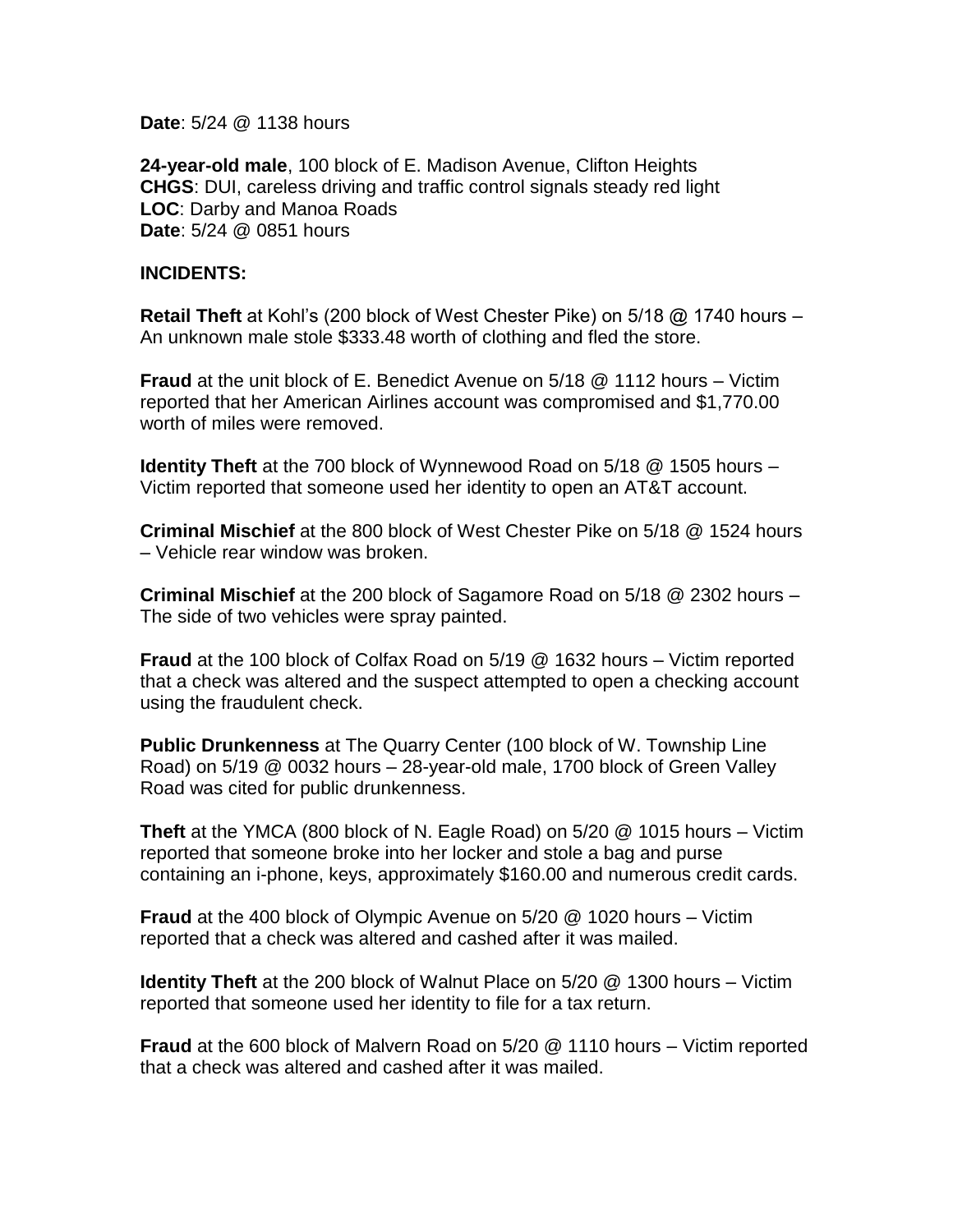**Public Drunkenness** at the 600 block of Washington Avenue on 5/22 @ 0429 hours – 22-year-old male, 100 block of Yale Road was cited for public drunkenness.

**Theft** at the Quadrangle (3300 block of Darby Road) on 5/23 @ 0005 hours – Victim reported hearing aids and prescription medication stolen from her room.

**Theft** at the 400 block of Cherry Lane on 5/23 @ 1015 hours – A cast iron bench was stolen.

**Identity Theft** at the 2000 block of Belvedere Avenue on 5/23 @ 1200 hours – Victim reported that someone used her identity to file for unemployment benefits.

**Fraud** at the unit block of Claremont Boulevard on 5/23 @ 1000 hours - A check was altered and cashed after it was mailed.

**Identity Theft** at the unit block of Rodmor Road on 5/23 @ 1707 hours – Someone used the victim's identity to open a bank account.

**Robbery** at Santander Bank (100 block of W. Township Line Road) on 5/24 @ 1234 hours – The victim reported that she entered the drive-thru to make a withdraw. As she completed the transaction, she was approached from behind by an unknown male who was displaying a gun. The suspect removed the tube and ran to his vehicle.

**Identity Theft** at the 200 block of Greenbriar Lane on 5/24 @ 1511 hours – A check was altered and cashed after it was mailed.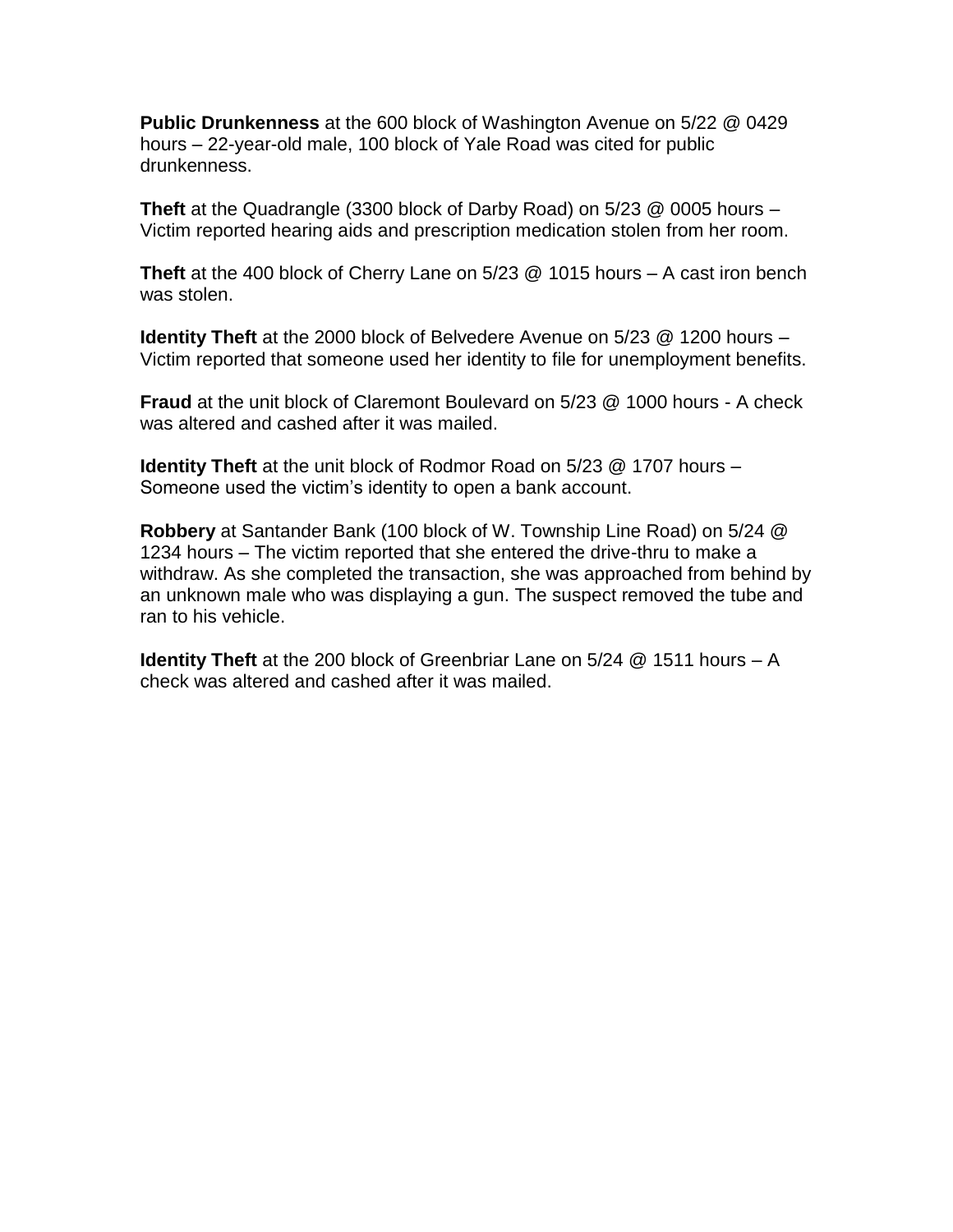<span id="page-10-0"></span>DATE: 5/25/2022 – 5/31/2022

TO: HAVERFORD TOWNSHIP COMMISSIONERS

FROM: JOHN F. VIOLA, CHIEF OF POLICE

## **Citation**

Moving: 26 Warnings: 30 Non-Traffic: 2 Parking: 64

#### **ARRESTS:**

24-year-old female, 300 block of E. 24<sup>th</sup> Street, Chester **CHGS**: Criminal trespass and possession of drug paraphernalia **LOC**: 900 block of Township Line Road **Date**: 5/26 @ 1551 hours

**30-year-old male**, 200 block of Fairview Road, Crum Lynne **CHGS**: Criminal trespass, possession of a controlled substance and drug paraphernalia **LOC**: 900 block of Township Line Road **Date**: 5/26 @ 1551 hours

**24-year-old male**, 500 block of Creek Road, Kennett Square **CHGS**: Operate vehicle without ignition interlock and unregistered vehicle **LOC**: 2500 block of Haverford Road **Date**: 5/30 @ 2230 hours

#### **INCIDENTS:**

**Theft** at Giant (100 block of W. Township Line Road) on 5/25 @ 1024 hours – Victim reported that her wallet was stolen from her purse while she shopped. \$2,756.76 worth of unauthorized purchases were made with the credit cards.

**Robbery** at the 700 block of Ardmore Avenue on 5/26 @ 0521 hours – An unknown female tackled the victim to the ground and stole her Louis Vuitton bag. The purse contained an i-phone, credit cards and \$1,500.00.

**Fraud** at the 100 block of W. Clearfield Road on 5/26 @ 1150 hours – A check was altered and cashed.

**Fraud** at the 500 block of Furlong Avenue on 5/26 @ 1329 hours – Victim reported that two of her Visa cards were compromised. Multiple unauthorized